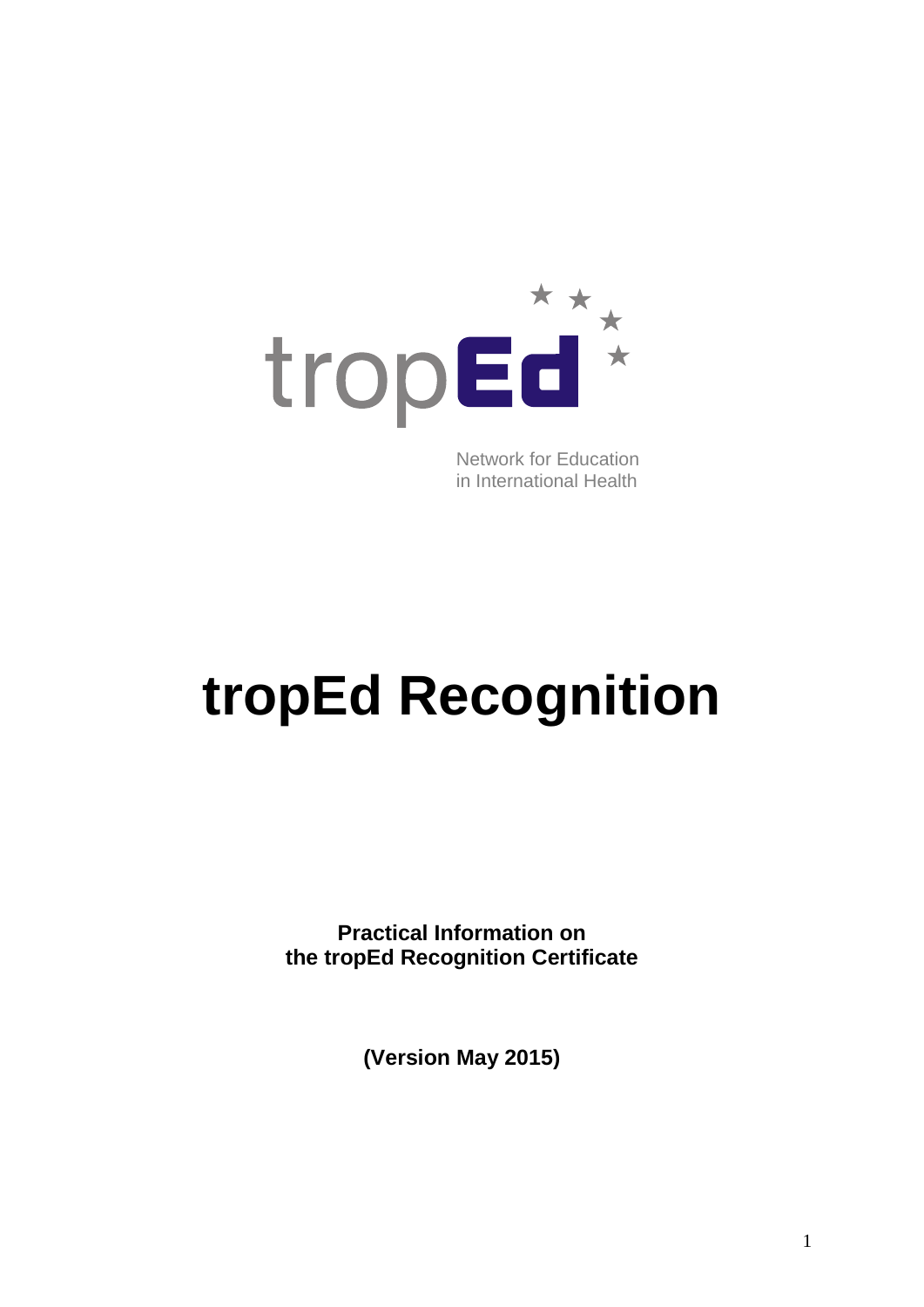# **Table of content**

| 1. |                  |                                                                        |  |
|----|------------------|------------------------------------------------------------------------|--|
| 2. |                  |                                                                        |  |
| 3. |                  |                                                                        |  |
|    |                  |                                                                        |  |
|    |                  |                                                                        |  |
|    | 3.3 <sub>2</sub> |                                                                        |  |
|    | 3.4              |                                                                        |  |
|    | 3.5              |                                                                        |  |
|    | 3.6              |                                                                        |  |
|    | 3.7              |                                                                        |  |
|    | 3.8              |                                                                        |  |
|    |                  | * Version 05 May 2015 7<br>Annex 1: Application for tropEd recognition |  |
|    |                  |                                                                        |  |
|    |                  | Annex 3 Contact information tropEd recognition Reviewing Committee 11  |  |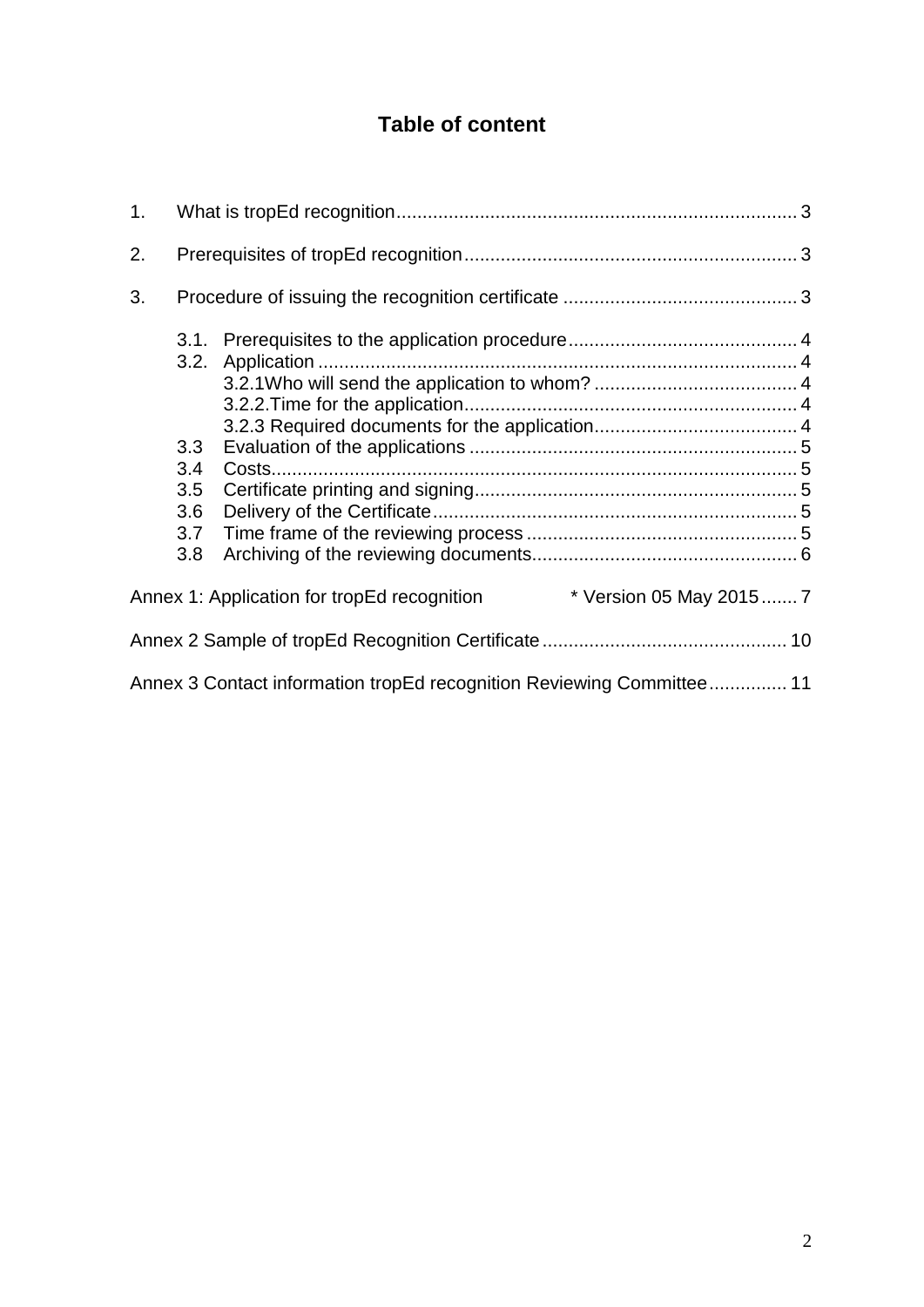#### <span id="page-2-0"></span>**1. What is tropEd recognition**

tropEd recognition is the recognition of the Master level training provided and the Master Degree awarded, to individual students, by or through tropEd Home Institutions. It is not an extra degree but recognition of quality standards in education and training in the tropEd network. For the Home Institution tropEd recognition is a measure of external quality assessment. The recognition certificate is issued to individual graduates.

#### <span id="page-2-1"></span>**2. Prerequisites of tropEd recognition**

To obtain tropEd recognition of a Masters degree in International Health, a student and his/her home institution must prove:

- A total of minimum 60 ECTS credit points from a combination of taught and research components defined as eligible (accredited) by tropEd
- Mobility through completion of courses in at least two institutions in different countries, with at least 10 taught credit points outside the home institution's country (distance or e-learning modules are not considered "foreign credits")
- Not more than 10 credits obtained via distance or e-learning
- Number of credits obtained (based on grade reports) for an accredited core course (20 credits), accredited advanced modules (20-25 credits) and a thesis (15-20 credits)
- Pass marks for all modules and research project (thesis)
- Master degree obtained from Home Institution
- Completion of the masters programme (based on the date the degree is awarded) within 5 years from the date of first registration in a tropEdaccredited course or module
- At least two years of relevant professional experience of which at least one year in low- and middle-income countries/societies (latter based on employer statements)
- Presence of an external examiner (thesis defence or oral exam) or an external thesis supervisor (name and institutional affiliation)

#### <span id="page-2-2"></span>**3. Procedure of issuing the recognition certificate**

The tropEd recognition procedure is agreed upon in the tropEd General Assembly.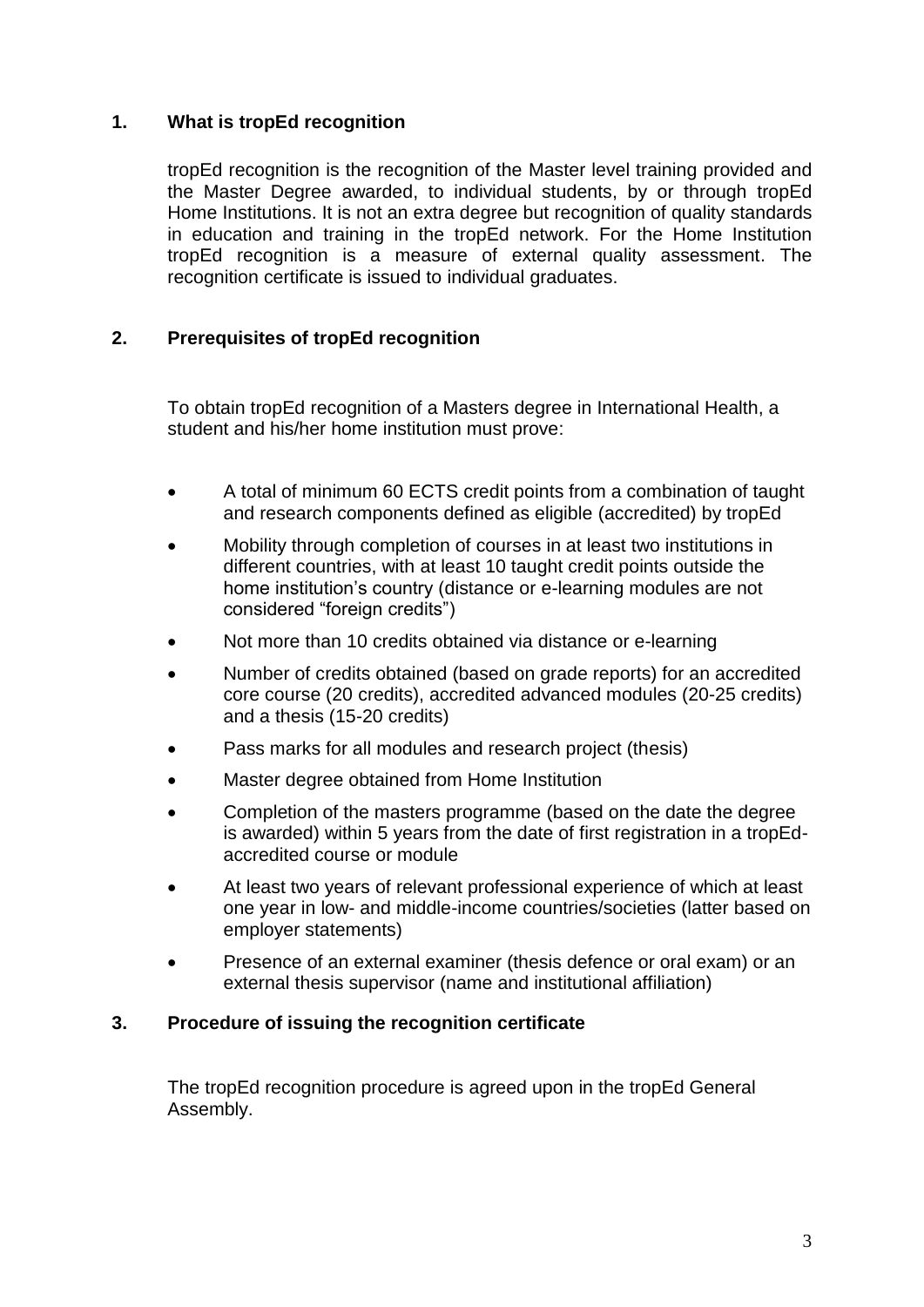#### <span id="page-3-0"></span>**3.1. Prerequisites to the application procedure**

To be eligible for starting this procedure a candidate must have received a MIH master degree from one of the tropEd Home Institutions.

#### <span id="page-3-2"></span><span id="page-3-1"></span>**3.2. Application**

#### **3.2.1. Who will send the application to whom?**

An application for tropEd recognition will be prepared by the student with or without confirmation of home institution and should be addressed to the person in charge of the Recognition Reviewing Committee (see annex 3)

#### <span id="page-3-3"></span>**3.2.2. Time for the application**

An Application can be submitted (electronically or via hard copy) any time during the year. However, Recognition Certificates are only issued two to three times a year, which is during the tropEd General Assembly meetings. During a specific GA, only applications submitted at least 14 days before the start of that GA will be evaluated.

#### <span id="page-3-4"></span>**3.2.3 Required documents for the application**

Please fill in the application form in annex 1 and attach a PFD file as required. The PDF file should including the following content. The order of the documents will be indicated in the application form.

- a. copies of Masters (in International Health) Degree Certificate with signed Diploma Supplement or transcript of records showing all the courses taken
- b. copies of signed grade reports for all taught modules
- c. copies of Employment certificates or reference(s) from work/research in low- and middle income countries/societies
- d. copy of a comprehensive (dated and signed) CV of the graduate
- e. a signed statement from home-institution on external thesis supervision and/or assessment.

Please make sure to send **ONLY COPIES** of the required documents to the reviewing committee. Do not send originals. No documents will be sent back.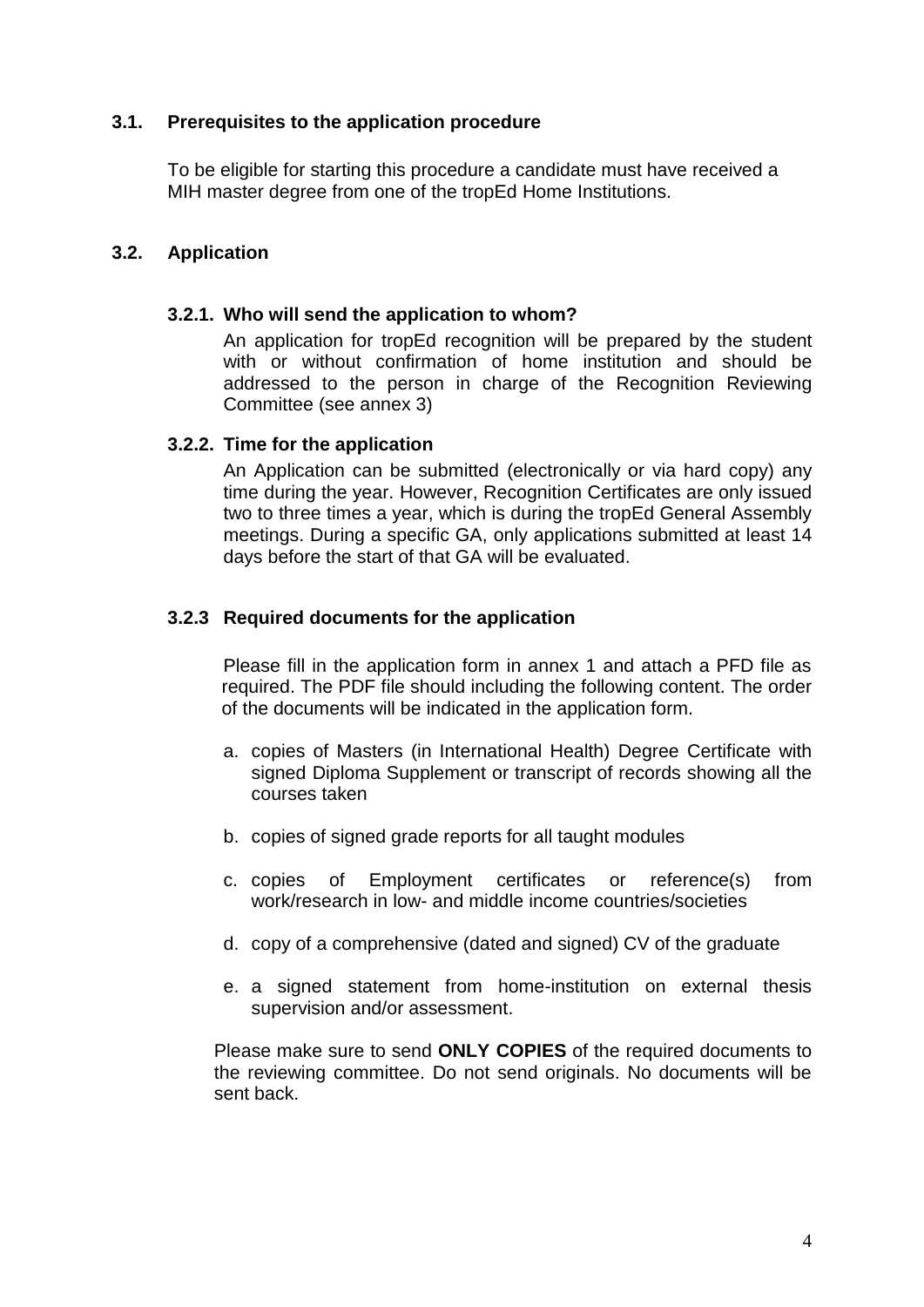#### <span id="page-4-0"></span>**3.3 Evaluation of the applications**

This evaluation procedure is undertaken by the Recognition Reviewing Committee. Members of this Committee are elected by the General Assembly for a 2 years period.

In order to double check the accreditation status of the courses the candidate has taken, the reviewer will use a historic database of accredited modules in the network. This database is available via tropEd intranet.

In case further clarification is needed for the evaluation, the reviewing committee will contact the student or the Home Institution. As soon as the evaluation is successfully completed, a short notice will be sent to the student and the home institution.

In case of conflicting results during the reviewing process, the case will be brought to the GA (also to get an impression what kind of complications might arise), where a decision will be taken.

#### <span id="page-4-1"></span>**3.4 Costs**

No extra cost will be charged from the student and Home Institution.

#### <span id="page-4-2"></span>**3.5 Certificate printing and signing**

The Recognition Reviewing Committee will prepare the Certificate of tropEd recognition for the successful candidate and bring the certificate to the General Assembly. The General Secretary and the President of the Network will then duly sign the Certificate.

This Certificate is only valid with the proper signatures.

#### <span id="page-4-3"></span>**3.6 Delivery of the Certificate**

The Recognition Reviewing Committee will post/deliver the Certificate to the student. It can be also posted to the Home Institution's representative as you wish. The home Institution will then forward the certificate to the students and get the confirmation of the receipt.

A electronic copy is kept at the tropEd secretariat.

#### <span id="page-4-4"></span>**3.7 Time frame of the reviewing process**

The whole application and reviewing procedure (except if complications arise) should be finished within one GA meeting period.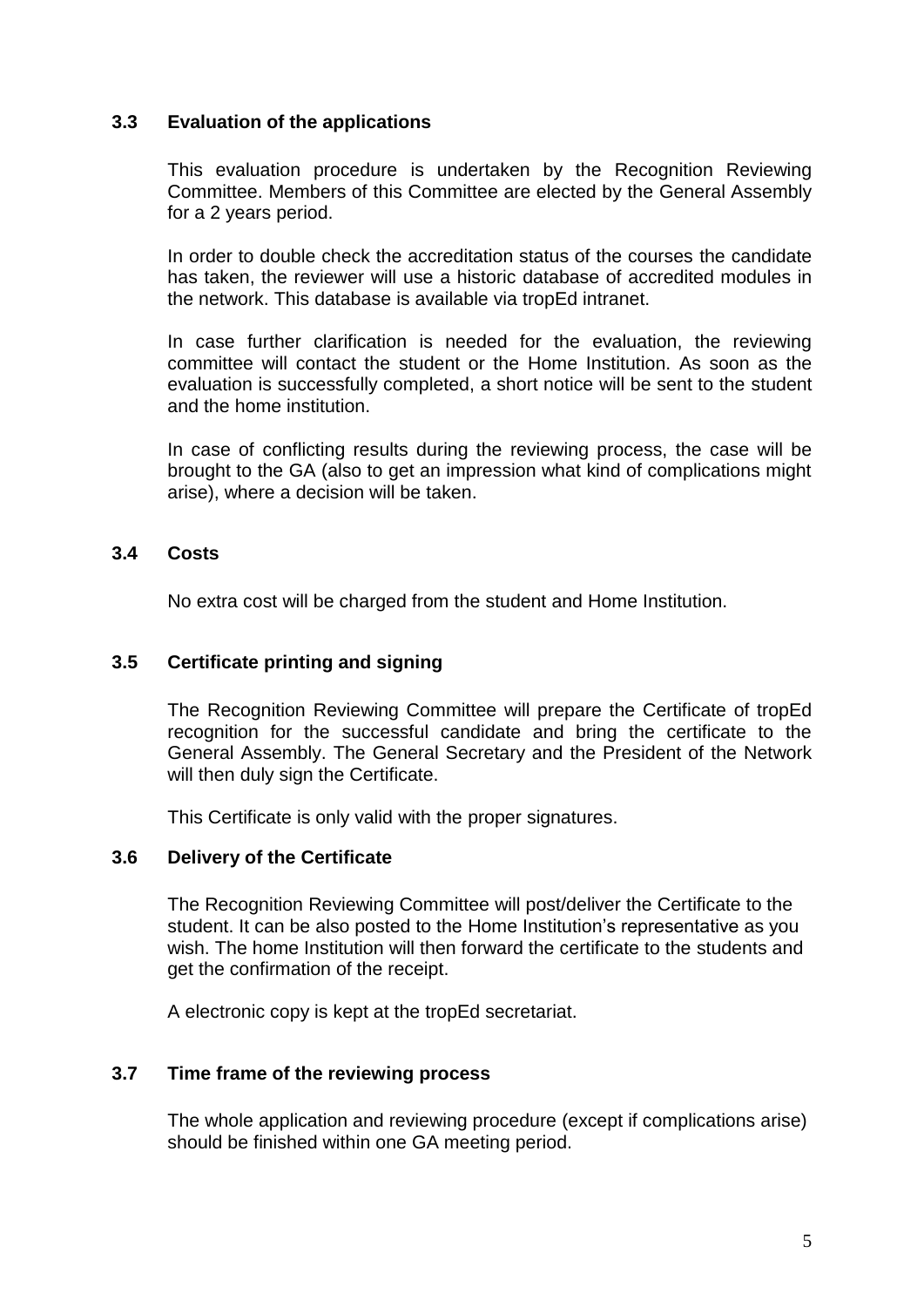#### <span id="page-5-0"></span>**3.8 Archiving of the reviewing documents**

After the completion of the whole procedure an electronic copy of the recognition certificate will be archived at the tropEd Secretariat. The reviewing report (comments on the check list by two reviewers) and the application files will be archived by the Reviewing Committee leader.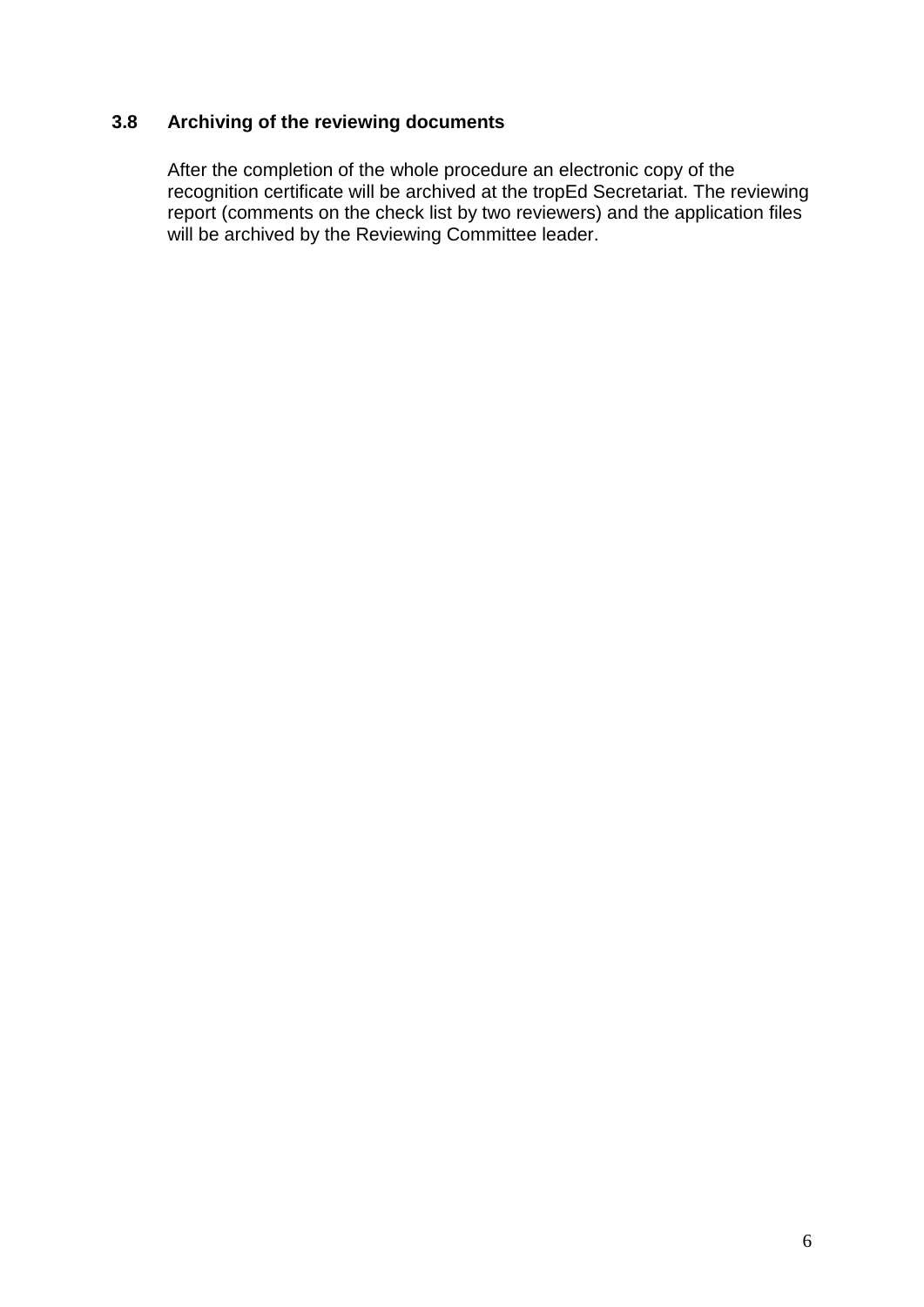

Network for Education in International Health

#### <span id="page-6-0"></span>**Annex 1: Application for tropEd recognition \* Version 05 May 2015**

Student identity:

Family name, given name:

Home institution registration number:

Date of graduation:

Email address:

I herewith apply for tropEd recognition of my MSc International Health training. By submitting this application I confirm that I have understood and agreed to the following issues:

- I have to submit several documents as evidence that I fulfil the prerequisites for tropEd recognition
- All these documents have to be combined into a single PDF file in a predefined order as specified below
- The PDF must be complete and readable
- The table "Prerequisites and Submitted Documents" in this form must be filled in
- An incomplete PDF may lead to a rejection of my application, and no re-submission may be allowed
- My file name has been saved as "first name + surname + home institution"
- I furthermore confirm that all documents in the submitted PDF file are genuine facsimiles of genuine original documents.

If my application is approved, I would like the tropEd recognition certificate to be sent to the following address:

Place, date: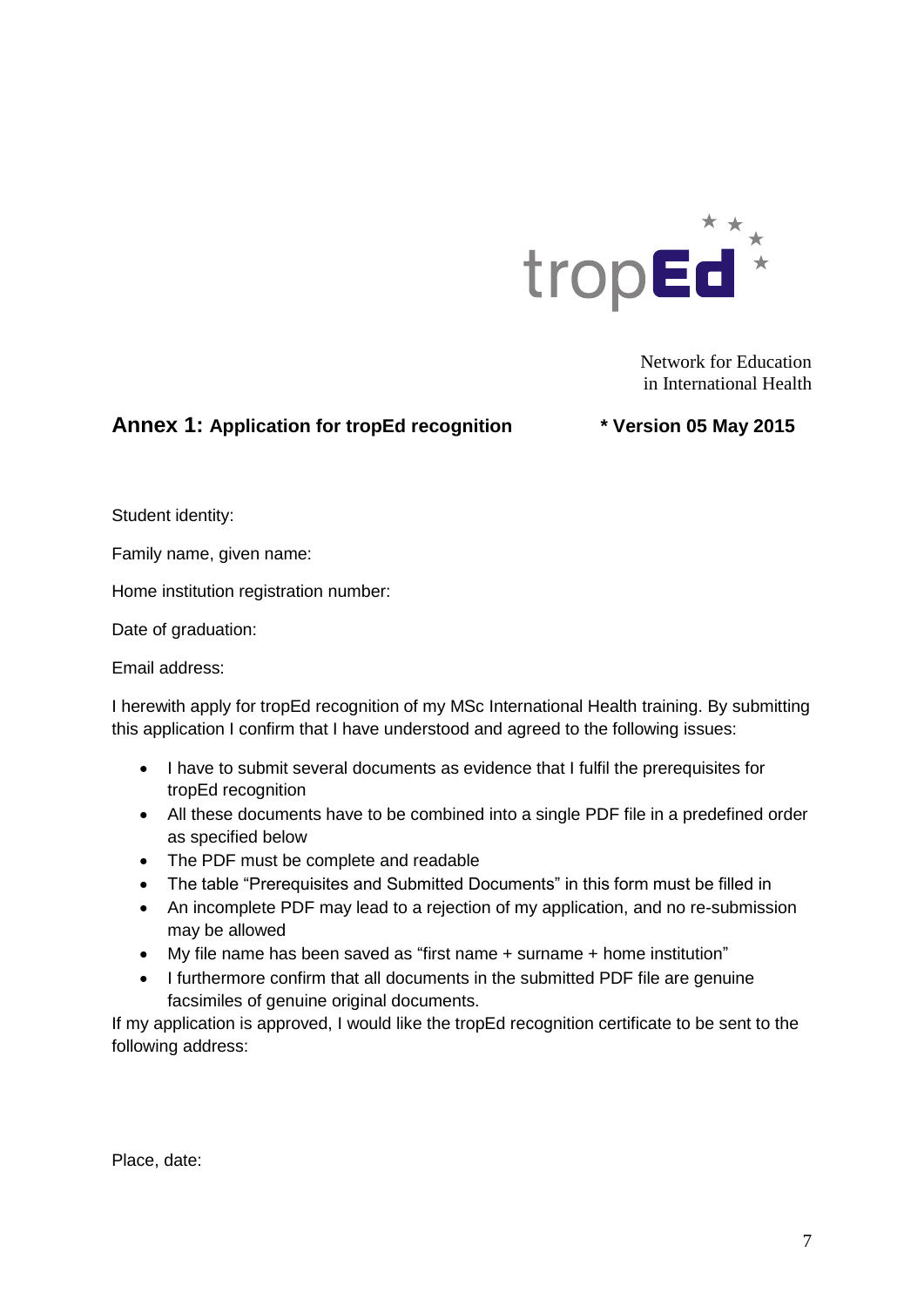## **Prerequisites and Submitted Documents**

| <b>Prequisite</b>                                                                                                                                                                                                                                                                            | Documents as evidence in<br>single PDF file                                                                                                                       | Page number in PDF file |
|----------------------------------------------------------------------------------------------------------------------------------------------------------------------------------------------------------------------------------------------------------------------------------------------|-------------------------------------------------------------------------------------------------------------------------------------------------------------------|-------------------------|
| 1. A total of minimum 60<br>ECTS credit points (1800<br>hours SIT) from a<br>combination of taught and<br>research components<br>defined as eligible<br>(accredited) by tropEd                                                                                                               | a. Transcript AND<br>b. Grade report of the core<br>course AND<br>c. Grade reports of all<br>advanced modules in the<br>same order as listed in the<br>transcript |                         |
| 2. Mobility through<br>completion of courses in at<br>least two institutions in<br>different countries, with at<br>least 10 taught credit points<br>(300 hours SIT) outside the<br>home institution's country<br>(distance or e-learning<br>modules are not considered<br>"foreign credits") |                                                                                                                                                                   |                         |
| 3. Not more than 10 credits<br>obtained via distance or e-<br>learning                                                                                                                                                                                                                       |                                                                                                                                                                   |                         |
| 4. Number of credits<br>obtained (based on grade<br>reports) for an accredited<br>core course (20 credits),<br>accredited advanced<br>modules (20-25 credits) and<br>a thesis (15-20 credits)                                                                                                |                                                                                                                                                                   |                         |
| 5. Pass marks for all<br>modules and research<br>project (thesis)                                                                                                                                                                                                                            |                                                                                                                                                                   |                         |
| 6. Completion of the masters<br>programme (based on the<br>date the degree is awarded)<br>within 5 years from the date<br>of first registration in a<br>tropEd-accredited course or<br>module                                                                                                |                                                                                                                                                                   |                         |
| 7. Master degree obtained<br>from Home Institution                                                                                                                                                                                                                                           | <b>MScIH Diploma</b>                                                                                                                                              |                         |
| 8. Presence of an external<br>examiner (thesis defence or<br>oral exam) or an external                                                                                                                                                                                                       | Related document from<br>home institution to confirm<br>the external examiner or                                                                                  |                         |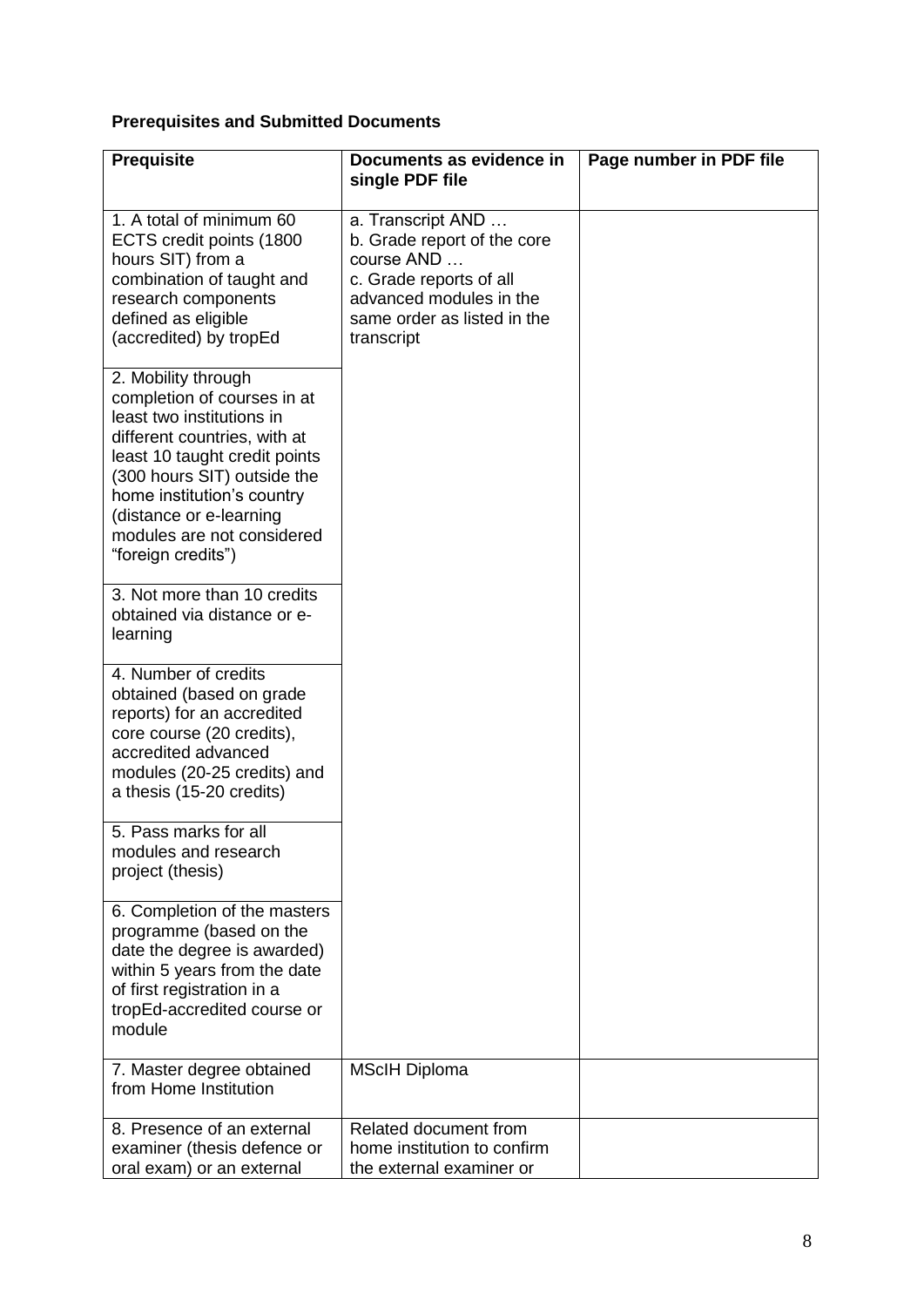| thesis supervisor (name and<br>institutional affiliation)                                                                                                                                   | external thesis supervisor                        |  |
|---------------------------------------------------------------------------------------------------------------------------------------------------------------------------------------------|---------------------------------------------------|--|
| 9. At least two years of<br>relevant professional<br>experience of which at least<br>one year in low- and middle-<br>income countries/societies<br>(latter based on employer<br>statements) | a. Curriculum vitae AND<br>b. Employer statements |  |
|                                                                                                                                                                                             |                                                   |  |

Place, date:

Name of Applicant:

Optional from home institution:

 $\Box$ I have verified documents #1 to 8# and have found them to be genuine.

 $\Box$ I have verified documents #1 to 8# and have found the following documents not to be genuine (insert document number(s), explain):

☐I was not able to verify documents (insert document number(s)) because of missing documentation (not applicable to document #9).

Place, date:

Name:

Function: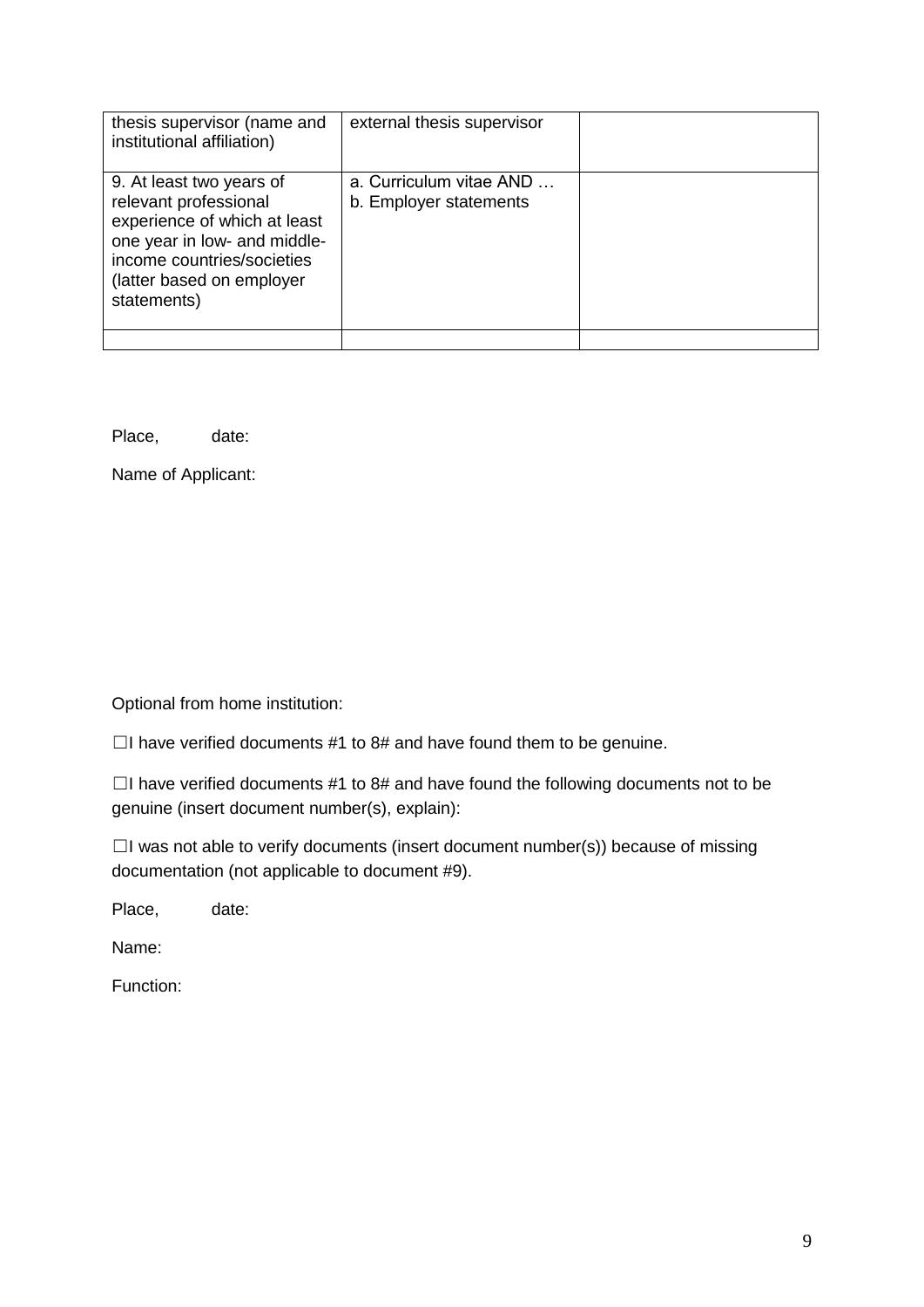#### <span id="page-9-0"></span>**Annex 2 Sample of tropEd Recognition Certificate**

# **TropEd recognition**

The programme of study that has led to the award

#### **Master in International Health**

conferred on

## Amenu Wondu Teshome

born on 22 February 1982 in Nekemte, Ethiopia

by the VU University Amsterdam / Royal Tropical Institute on 10 December 2010

has satisfied the requirements of the

### tropEd Masters Programme in International Health

See diploma supplement for details of training undertaken. This recognition is only valid in conjunction with the original Master of International Health degree certificate.

For the tropEd Executive Committee:

Berlin, May 2011

| Mrs. Lorraine Dardis . | Dr. Axei Hoffmann, PhD                                            |
|------------------------|-------------------------------------------------------------------|
|                        | President, tropEd Network - Executive Secretary, tropEd Network - |

i metal<br>Secolarist

: Aggi Hofmann (Geschstickhave) – Twi OMS 2011 (OSAM – Two 1411 ôf 254 81 06<br>1936: Bernevald (s. 1996) – ensimal haffmanggannaa (b. 1997)<br>11-2018: Wyddardd



Network for Education In International Health

Render that J 202 Because - Pressu Lacipoid Institute for Tropical<br>Medicine Antworpers

- $\begin{tabular}{ll} \textbf{D}_{\text{MHLM}} \times & \textbf{D} \texttt{u} \texttt{a} \texttt{a} \texttt{a} \texttt{b} \texttt{b} \texttt{b} \texttt{b} \texttt{b} \texttt{b} \texttt{b} \texttt{b} \texttt{c} \texttt{b} \texttt{b} \texttt{b} \texttt{c} \texttt{b} \texttt{b} \texttt{c} \texttt{b} \texttt{b} \texttt{c} \texttt{b} \texttt{b} \texttt{c} \texttt{b} \texttt{b} \texttt{c} \texttt{b} \texttt{c} \texttt{$
- France Centre Rene Lidusquérie Université<br>Victor Segaten, Burdeaux (I
- Germany instantia Trepennedian, Charlis<br>Universitation of the Humbold and<br>Free University Both
	- institute of Public Health, Rupreck-Karls<br>Liniversität, Herzelberg
	- $45$ g Clance di Malette Internal a Tropical<br>- Umversio degli Socii di Sissue
- Mezint Institute Nacional de Salud Pública Nettenbende - Konmitijs Instituut voor de Tropon.<br>Amsterdert
	- No very Centre for international Health<br>University of Bergen
	- ${\sf For} {\sf log} {\mathcal{J}}$  . Institute de Higeros e Mediania Tropical Universidade Nova da Lisboa
	- Sprin Sweden de Medicina Tropical, Magdal<br>Clima: Universidad de Barcelonia
	- Ker år . Division af Gabal Health Gapanment ef<br>Pusike Health Speriods Kerclinska<br>Instaute: Stockholm

Opportment of Wamen's and Christian +<br>Health, Uppsala University

- SMZ0121d Scriverzeisches Imperiumd A.M.:<br>Besithernehit, Basel
- Univer Kreptern Institute for international Heads and<br>- Development Devoksament<br>Guuen Margaret University - Edinburgh -Lendon Sonool of Hygene and Tropical
	- Carers for International Health and<br>Development, Deversity College London
	- Coleborating instructing China Tongs Madeal College, Husehong<br>University of Sacroe and Technology
	- School of Public Health, Fuckin Unregrady
	- $\texttt{F'3N2D} = \texttt{resinc}$ Frasione School et Infectualogy voltas Frasione
	- Gemany jimteri Capacity Eurong Informational ностним - Насылу от vietborie, Gadjah Masq.<br>Списокоу
		- Lyty Fendazione Den Giovanni Calabria perf.<br>Nicolona Tropicale, Negre: (Verana)
	- $\texttt{S} \times \Gamma$  /Air 64 Someoi of Child & Admissioner Headth and length,<br>is of intermediations (Sessaw and Melecular Medicine, University of Capellis<br>form
		- Spann Preversitäl Autonoma de Barcoton:
	- facuaria Vultimali University
	- The kind Khon Kaso University
	- Vienar: Hann School of Puber Health